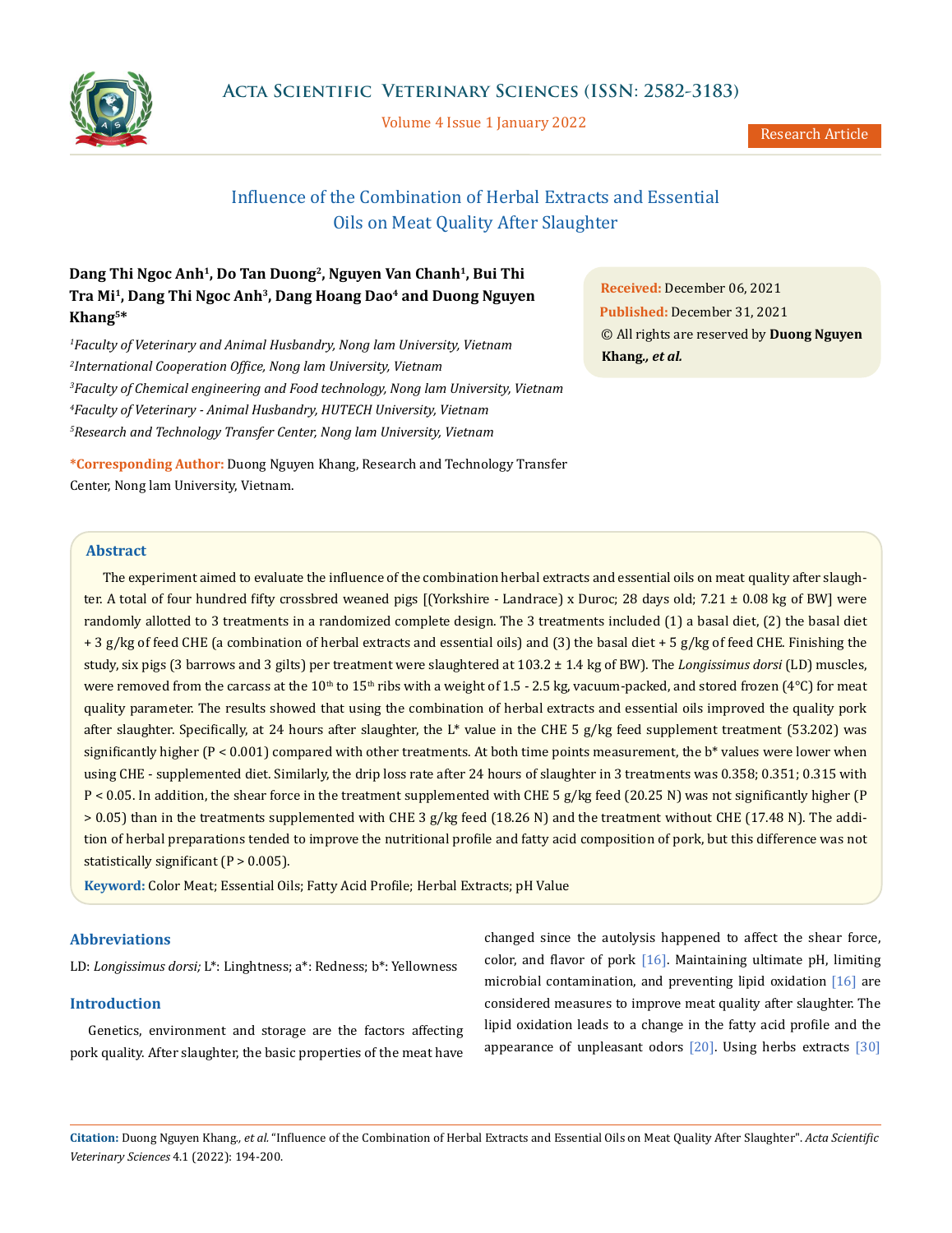and essential oils [3] as potential lipid antioxidants are effective and safe for human consumption. Herbal extracts such as phenolic compounds flavonoid  $[5]$ , tannin  $[12]$ , phenolic acids  $[30]$ , hydroxylated derivatives of benzoic acid and cinnamic acid [1] are highly potent antioxidants. Besides herbal extracts improved the flavor of pork during processing  $[7,11]$ , the effect of meat color  $[2]$ , reduced drip loss and cholesterol content and enhanced flavor characteristics of pork [17], increased meat storage time when the turmericsupplemented diet for finishing pigs [21].

#### **Materials and Methods**

#### **Location**

The study was conducted at Huong Vinh Cuu piggery, Dong Nai province from October 2020 to March 2021.

The measurement of meat quality was conducted at the laboratory of the department of Animal Production, Nong Lam University, Ho Chi Minh City, located in Quarter 5, Linh Trung Ward, Thu Duc District, Ho Chi Minh City.

#### **Animals and experimental design**

A total four hundred fifty crossed weaning pigs [(Yorkshire - Landrace) x Duroc; 28 days old;  $7.21 \pm 0.08$  kg of BW] including half borrows and half gilts, were assigned, on the basis of weight and sex, to three dietary treatments: Control diet (C), diet supplemented with a blend of herbal extracts and essential oils (CHE) with level 3 mg/kg feed (CHE 3) and diet supplemented with CHE with level 3 mg/kg feed (CHE 5).

The CHE supplement contained 90% herbal extracts flour (garlic, ginger and turmeric) and 10% of essential oils (cinnamon and anise). The CHE mixed with basal diet. There were 30 pigs/pen and 5 replicate pens/treatment. Pigs were placed in a ventilated house. Each pen measured 6.0 m x 5.0 m in size with a slatted floor and had three nipple drinker.

#### **Slaughter**

Six pigs (3 barrows and 3 gilts) per treatment were slaughtered at  $103.2 \pm 1.4$  kg of BW). The pigs were transported to the abattoir, after an on-farm fasting period of 8 hours.

Pigs are stunned by electric shock (Voltage  $\geq$  200V, Time  $\geq$ 3 seconds), then hung up for bleeding, scalding and depilation. Then go to the slaughter line for inspection carcasses and removal of slaughter by-products (the front feet, head and contamination biliary).

A total of 36 LD muscles, were removed from the carcass at the from  $10^{\text{th}}$  to  $15^{\text{th}}$  ribs with a weight of 1.5 - 2.5 kg, vacuum-packed, and stored frozen (4°C) for meat quality parameter such as chemical composition, fatty acid profiles, pH value, color meat, drip loss, and cooking loss.

#### **Measurement of meat quality**

pH value: 36 LD muscle samples with a weight of about 120 g were stored at  $2$  - 4°C in vacuum-packed. Then measure the  $pH$ with the Portable Meat pH Meter - HI9816 at 2 times of 24 hours and 48 hours after slaughter. Each sample is measured at 5 different locations, the pH value is the average of 5 measurements.

Color meat: Samples were performed at 24 hours and 48 hours after the slaughter, using the CR-300 Chroma Meter (Minolta Camera, Co., Osaka, Japan) at 5 different points/samples. Meat color value is the average result of 5 measurements with indicators L\* (brightness), a\* (redness), b\* (yellowness).

Drip and cooking losses: it was determined with 36 samples with a weight of about  $120$  g were stored at  $2$  -  $4^{\circ}$ C in vacuumpacked. After the storage time (24 hours and 48 hours), the sample was blotted dry and determined weight. The drip loss rate was determined based on the difference in sample weight before and after storage. The cooking loss determination, cooking by Water bath machine at  $75^{\circ}$ C for about 60 minutes so that the internal temperature reaches 70°C. Similar, the cooking loss rate was determined based on the difference in sample weight before and after cooking.

Shear force: LD muscle samples with a weight of about 120 g were stored at 2 - 4°C in vacuum-packed. Using a hollow cylinder with a diameter of 1 cm, take the sample by rotating the cylinder clockwise and parallel to the muscle fibers of the meat sample. The meat samples were then cut perpendicular to the muscle fibers using a CT3 Texture Analyzer cutter. The toughness of the meat sample is determined through the cutting force which is the average value of 5 measurements.

Chemical composition and fatty acid profiles: LD muscle samples with a weight of about  $120$  g were stored at  $2$  -  $4^{\circ}$ C in vacuumpacked. Samples were sent for analysis at the UP Science laboratory located at 1B Quarter, An Phu, Thuan An, Binh Duong.

#### **Statistical analysis**

Data were analyzed as a randomized complete design by ANOVA using the GLM procedure (Minitab 16.2). The pen was considered

**Citation:** Duong Nguyen Khang*., et al.* "Influence of the Combination of Herbal Extracts and Essential Oils on Meat Quality After Slaughter". *Acta Scientific Veterinary Sciences* 4.1 (2022): 194-200.

195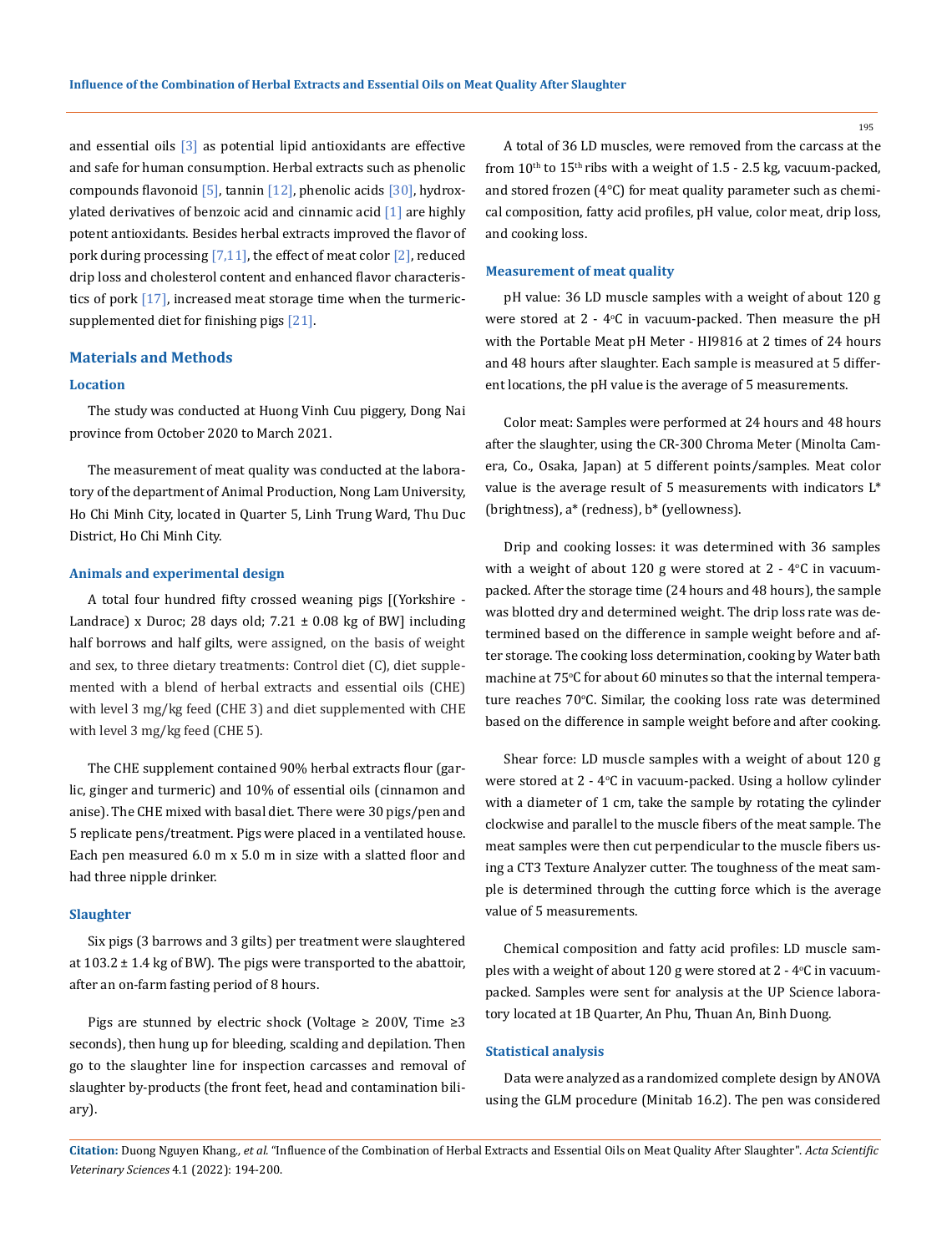196

the experimental unit. The incidence of diarrhea was compared by  $\chi^2$  analysis. Treatment effects were considered significant at P  $< 0.05$ .

#### **Results**

## **pH value**

| <b>Items</b> |              | CHE <sub>3</sub>   | CHE <sub>5</sub>   | <b>SEM</b> | р     |
|--------------|--------------|--------------------|--------------------|------------|-------|
| pH24         | 5.519        | 5.547              | 5.578              | 0.024      | 0.233 |
| pH48         | $5.553^{ab}$ | 5.474 <sup>b</sup> | 5.612 <sup>a</sup> | 0.030      | 0.011 |

**Table 1:** pH value of *Longissimus dorsi* muscle after slaughter. The a, b, c in the same line are significantly different from each other, P < 0.05.

The pH value at 2 times of measurement of 24 hours tended to be higher in the group using herbal in the diet compared with the control group with  $P > 0.05$  (Table 1). After 48 hours of slaughter, the pH value of pigs fed the 5 mg CHE - supplemented diet was higher control treatment in the same sector with 5.612 and 5.553, respectively  $(P < 0.05)$ . The short, CHE - supplemented diet maintained the pH within the optimal range to ensure meat quality.

#### **Color meat**



**Figure 1:** (A, B, C). Color meat of *Longissimus dorsi* muscle after slaughter.

24 hours after slaughter, color meat including  $a^*$  (red) and  $b^*$ (yellowness) value were improvements in diet supplement CHE with level 5 g/ kg feed than control diet( $P < 0.001$ ) (Figure 1 (B) and  $(C)$ ).

At 48hours after slaughter, the L\* (lightness) value in CHE - supplemented diet was lower than that of the control treatment (P < 0.001). According to Warner., *et al*. (1997), the larger the L\* value after slaughter ( $> 50$ ), the lighter the meat, the smaller the  $L^*$  value  $($  < 42), the pork was tends to be darker, the  $L^*$  in the range 42 - 50 normal meat. The a\* values were 15.783; 16.948; 16.745 respectively ( $P < 0.05$ ). The  $b^*$  value had a similar tendency to be higher in the treatment with CPTM supplementation in the feed, but the difference was statistically significant  $P > 0.05$ .

#### **Drip loss and cooking loss**

| <b>Items</b>             | C                   | CHE <sub>3</sub>     | CHE <sub>5</sub> | <b>SEM</b> | P     |  |  |  |
|--------------------------|---------------------|----------------------|------------------|------------|-------|--|--|--|
| 24 hours after slaughter |                     |                      |                  |            |       |  |  |  |
| Drip loss                | 0.038               | 0.039                | 0.027            | 0,005      | 0,282 |  |  |  |
| Cooking loss             | $0.58$ <sup>a</sup> | $0.351$ <sup>a</sup> | $0.315^{b}$      | 0,004      | 0,012 |  |  |  |
| 48 hours after slaughter |                     |                      |                  |            |       |  |  |  |
| Drip loss                | 0,062               | 0,043                | 0,045            | 0,005      | 0,154 |  |  |  |
| Cooking loss             | 0,424               | 0,354                | 0,365            | 0,016      | 0,107 |  |  |  |

**Table 2:** Drip loss and cooking loss of Longissimus dorsi muscle

#### after slaughter.

The a, b, c in the same line are significantly different from each other, P < 0.05.

At 24 hours after slaughter, the values of drip loss were 0.038 0.039; 0.027 respectively with  $P > 0.05$  (Table 2), this difference is not significant. The cooking loss rate at 5g CHE - supplemented diet was the lowest (0.315) and the highest in the treatment without CHE  $(0.358)$  with P > 0.05. At 48 hours after slaughter, there was no statistically significant difference in the drip loss rate in the 3 treatments with  $P > 0.05$ . The values of cooking loss when adding CHE to the diet had tendency decrease.

#### **Shear force (N)**



**Figure 2:** Shear force of *Longissimus dorsi* muscle after slaughter.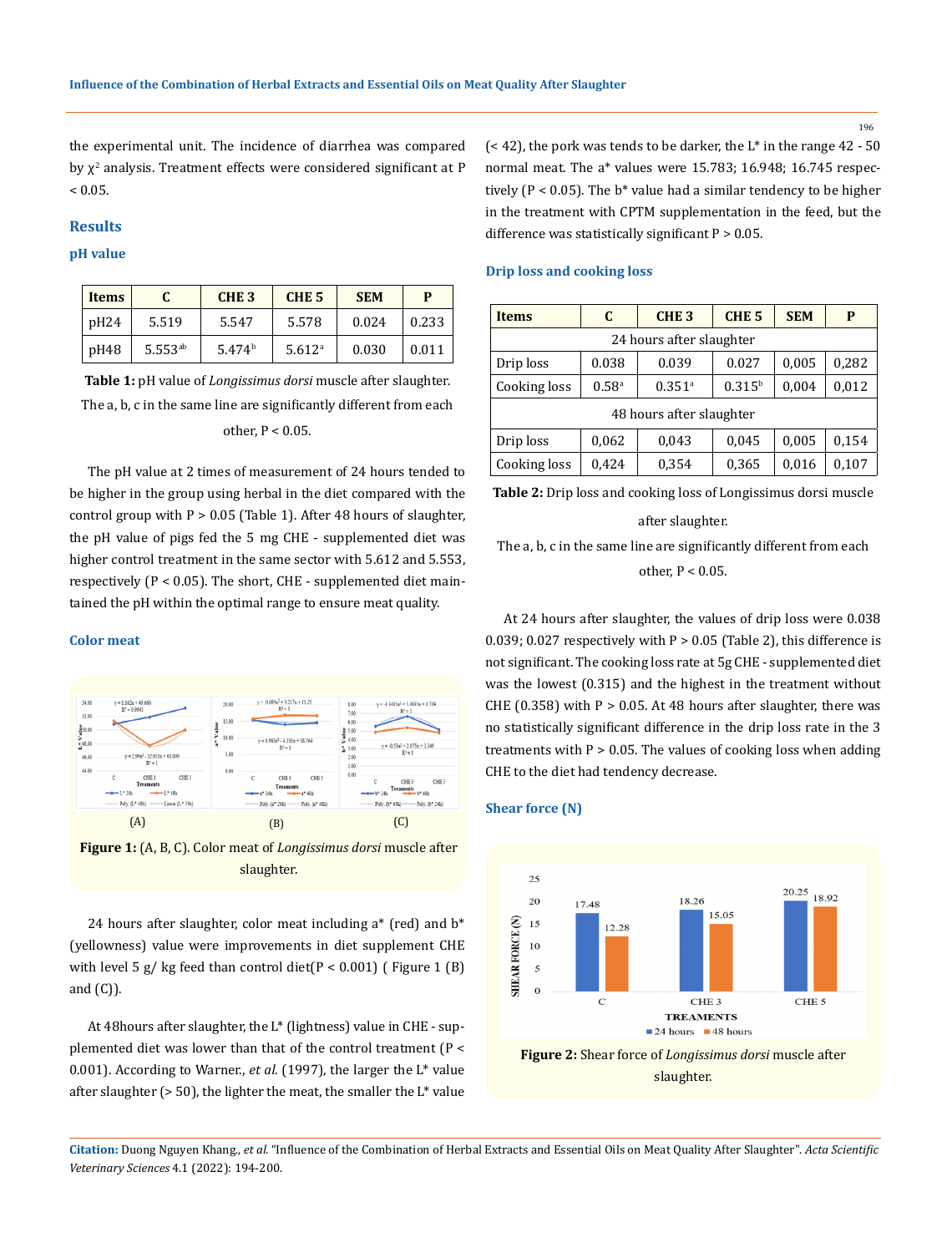In general both 24 hours and 48 hours after slaughter, the shear forces (N) were higher in the treatment supplemented with CHE (Figure 2). Specifically, at 48 hours after slaughter, the shear force in CHE - supplemented diet with level 5 g/kg feed was the highest (18.92 N) while the data in the diet without CHE was the lowest  $(12.28 \text{ N})$  with P < 0.05.

#### **Chemical composition**

| <b>Items</b>                    | C.    | CHE <sub>3</sub> | CHE <sub>5</sub> | <b>SEM</b> | P     |
|---------------------------------|-------|------------------|------------------|------------|-------|
| Dry mater, %                    | 71.60 | 71.90            | 72.12            | 0.96       | 0.931 |
| Crude Protein,<br>$\frac{0}{0}$ | 23.23 | 22.80            | 23.28            | 0.68       | 0.868 |
| Ash, %                          | 1.37  | 1.23             | 1.19             | 0.09       | 0.452 |
| Lipid, %                        | 4.40  | 4.54             | 5.26             | 1.37       | 0.897 |

**Table 3:** Chemical composition of *Longissimus dorsi* muscle after slaughter.

Indicators of the moisture, crude protein, and total fat in the treatment supplemented with CHE 5 g/kg feed had the same trend higher than the other 2 treatments but were not statistically significant with  $P > 0.05$ . In contrast, the ash value was lowest in the CHE - supplemented diet 5 g/kg feed (1.19) and the highest in the control diet (1.37) with  $P > 0.05$ . In summary, adding CPTM 3 g/kg TA and CPTM 5 g/kg TA did not affect the chemical composition of meat after slaughter.

## **Fatty acid profiles**

| <b>Items</b>                   | C     | CHE <sub>3</sub> | CHE <sub>5</sub> | <b>SEM</b> | P     |
|--------------------------------|-------|------------------|------------------|------------|-------|
| Caprylic acid (C<br>10:1)      | 0.10  | 0.15             | 0.15             | 0.041      | 0.650 |
| Undecanoic acid<br>(C 12:0)    | 0.25  | 0.25             | 0.2              | 0.041      | 0.650 |
| Myristic acid (C<br>14:0)      | 1.90  | 1.60             | 1.50             | 0.058      | 0.033 |
| Palmitic acid (C<br>16:0)      | 24.00 | 23.90            | 22.30            | 0.200      | 0.007 |
| Palmitoleic acid<br>(C16:1)    | 2.40  | 2.50             | 2.35             | 0.065      | 0.372 |
| Stearic acid<br>(C18:0)        | 12.95 | 13.10            | 11.55            | 0.212      | 0.025 |
| Cis - Oleic acid<br>(C18:1 n9) | 0.4   | 0.45             | 0.45             | 0.122      | 0.947 |

|                                            |       |       |       |       | <b>1</b> 27 |
|--------------------------------------------|-------|-------|-------|-------|-------------|
| Linoleic acid<br>(C18:2)                   | 0.3   | 0.15  | 0.1   | 0.119 | 0.539       |
| Linolenic acid<br>(C18:3)                  | 0.55  | 0.50  | 0.60  | 0.029 | 0.192       |
| Eicosenoic acid<br>(C 20: 1)               | 0.75  | 0.60  | 0.70  | 0.065 | 0.372       |
| Eicosadiennoic<br>acid (C20:2)             | 0.85  | 0.80  | 0.90  | 0.104 | 0.807       |
| Arachidonic acid<br>(C20:4)                | 0.45  | 1.40  | 0.85  | 0.358 | 0.310       |
| Sum of Omega 3                             | 0.65  | 0.80  | 0.75  | 0.077 | 0.422       |
| Sum of Omega 6                             | 12.6  | 13.4  | 14.2  | 0.860 | 0.505       |
| Sum of Omega 9                             | 38.00 | 38.40 | 40.55 | 0.724 | 0.160       |
| Saturated fatty<br>acids (SFA)             | 41.00 | 39.50 | 36.45 | 0.429 | 0.011       |
| Monounsatu-<br>rated fatty acids<br>(MUFA) | 44.70 | 45.35 | 47.40 | 0.724 | 0.151       |
| Polyunsatu-<br>rated fatty acids<br>(PUFA) | 14.35 | 15.15 | 16.15 | 0.877 | 0.449       |
| UFA/SFA                                    | 1.44  | 1.53  | 1.74  | 0.030 | 0.012       |

 $107$ 

**Table 4:** Fatty acid profiles of *Longissimus dorsi* muscle after slaughter (% total fatty acids).

Fatty acid profiles mainly found in LD muscle include C16:0, C18:0. Specifically, the percentages of C16:0 and C18:0 were highest in the control treatment (24.0% and 12.95%), whereas the data in the 5 g/kg feed CHE - supplemented treatments was the lowest (22.30% and 11.55%) ( $P < 0.05$ ) (Table 4). However, the amount of saturated fatty acids (SFA) in the control treatment (41.00%) was significantly higher than the figures in the CHE - supplemented treatments with levels 3g and 5g/kg of feed was 39.50%, and 36.45%, respectively ( $P < 0.05$ ). Similarly, the UFA/SFA ratio was higher in the diet supplemented with CHE ( $P < 0.05$ ). In addition, the percentage of total Omega 3, 6, and 9 tended to increase in the herbal supplement treatment  $(P > 0.05)$ .

#### **Discussion**

Pork is classified as a food source of high nutrition based on its high protein content  $[6]$ , variety of essential amino acids present in pork protein, vitamins and minerals [31]. After slaughter, the metabolism in the cell stops, the reversible biochemical process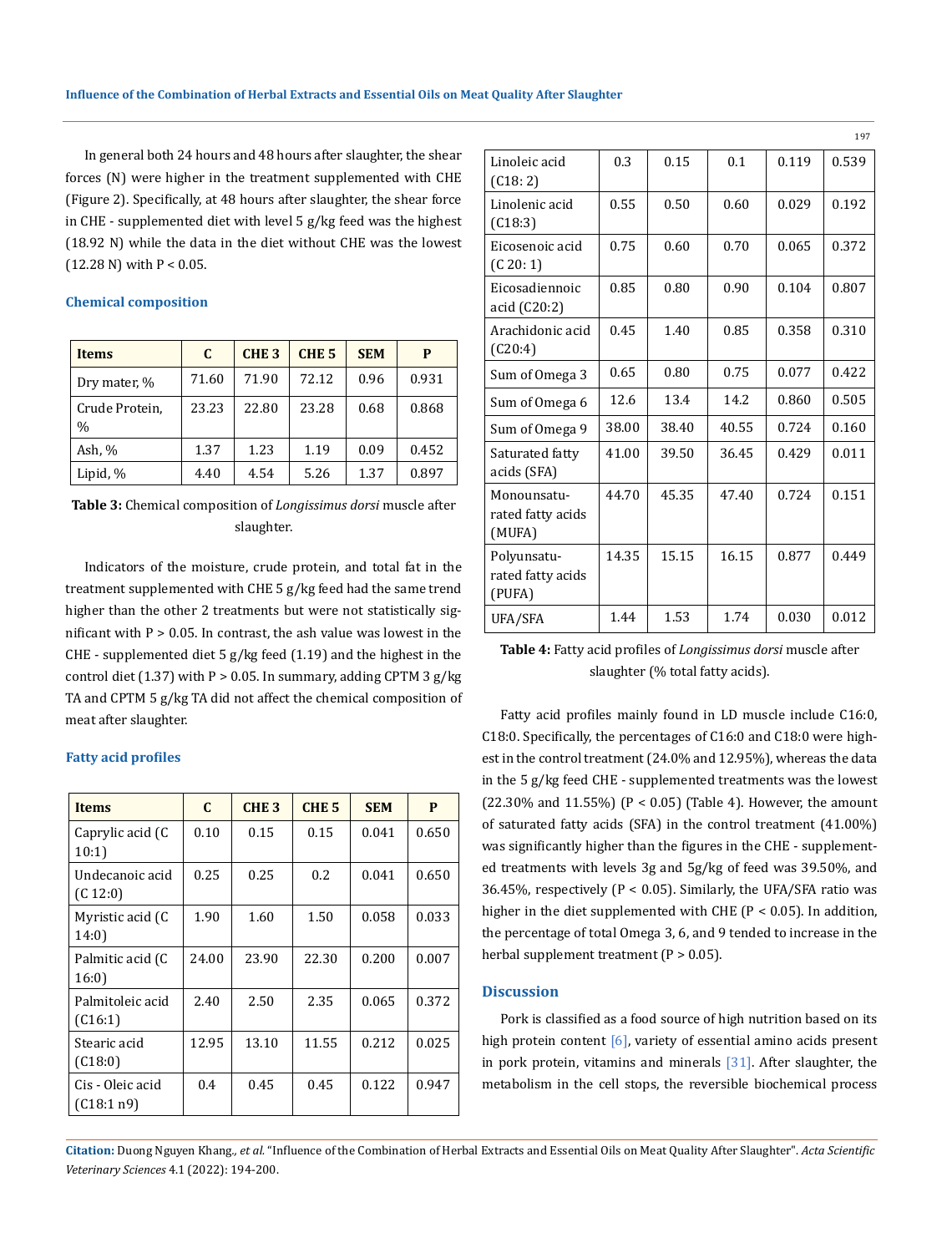by enzymes turns into an irreversible process  $[8]$ , these affect the chemical composition and sensory pork that regard to ultimate pH  $[6]$ , color, shear fore  $[28]$  and fatty acid profiles  $[22]$  to classify and strictly control pork quality. The pH value is correlated with drip loss, color, or tenderness of the meat, high ultimate pH causes DFD meat (pH  $> 6$ ), low pH causes meat PSE (pH < 5.2) [8], pH value will yield the best meat quality and long storage (5.2 < pH < 6)  $[9]$ . The addition of cinnamon (80 mg/kg of feed) stabilizes and maintains the optimal pH after 24 hours of storage  $[23]$ , the cinnamon powders-supplemented diet (80 mg/kg of feed) stabilizes and maintains the optimal pH after 24 hours of storage  $[23]$ , and the addition of herbal extracts what has much phenol stabilizes the pH value after 18 days of storage (pH =  $5.69$ ) [13], using of garlic increased to pH value  $[4]$  3 days after slaughter than the control treatment [26]. Enhancing meat color stability when lipid oxidation was prevented  $[26]$ , this conclusion has demonstrated by the study of garlic supplementation in the diet of pigs. Garlic contains several sulfur compounds  $[19]$  which important components of the intracellular antioxidant defense system in muscle fibers [29], when turmeric was added to the diet for similar results [14,21].

Water accounts for approximately 75% of muscle [8]. Water has three forms: bound water (accounting for about 0.5%), entrapped water (accounting for at least  $80\%$  [10] and free water (accounting for about 10%). Drip loss and cooking loss not only reduce the moisture of the meat but also loses protein and water-soluble vitamins  $[8]$ , pork was lost about 50% of water classified as poor quality meat [18]. Besides, drip loss has been shown to affect pork color by structural changes in light scattering resulting in lighter meat color  $[28]$ . Drip loss capacity correlates with final pH value  $[10]$ . Low pH reduces water-binding capacity, reducing water content leading to reduced meat quality  $[8]$ . Using herbal extracts from the diet was evaluated to reduce drip and cooking loss during storage and processing [25].

The fatty acid profiles in pork include saturated fatty acids and unsaturated fatty acids. Saturated fatty acids (SFA) are an energy source of the body, humans only absorb mainly 3 saturated fatty acids including stearic acid, palmitic acid and lauric acid, these account for a large proportion of pork  $[6]$ , unsaturated fatty acids (UFA) participate in cell structure and the body's activation process. Improving the fatty acid profiles by reducing the SFA content and increasing the PUFA content, especially omega-3 and omega-6 going up the tenderness and flavor of pork  $[27]$ . However, higher levels of PUFA can affect oxidation reactions, meat was faster rancid. Some studies have shown that the essential oil (cinnamon essential oil) after being absorbed, distributed and retained in cells with small concentrations but has antioxidant activity [3]. Like essential oils, herbal extracts added to the diet can use as natural antioxidants to help to increase the time of storage [3]. A high concentration of phenolic acids and flavonoids from herbs can protect cells and tissues against the harmful effects of ROS [15]. According to Samolinska., *et al*. [24], garlic supplementation with 5 g/kg feed increased PUFA content in muscle LD, namely n - 6 PUFAs, the same trend of results with this study, CHE\*-supplemented diet with level 5 g/kg feed increased MUFA and PUFA content, improve the UFA/ SFA ratio.

## **Conclusions**

The addition of the combination of herbal extracts and essential oil to the diets of pigs with level 5 g/kg feed in the growingfinishing stage improved color meat, drip loss, cooking loss, and fatty acid profiles and stabilized optimal pH value of *Longissimus dorsi* muscles after slaughter, without marked effects on the chemical composition of pork.

## **Acknowledgement**

We would like to thank Nong Lam University for funding this research (CS-CB21-CNTY-04).

#### **Bibliography**

- 1. An T T V. "Use of medicinal plants in animal health care". *National Conference Animal and Veterinary Science* 2021 AVS2021 (2021): 136.
- 2. Bahelka I., *et al*. "Chemical composition, meat quality and oxidative status of pork after supplementation of diet with vitamin e and/or vitamin E + herb extracts". *Biotechnology in Animal Husbandry* 27.3 (2011): 853-860.
- 3. Botsoglou N., *et al*[. "Performance of rabbits and oxidative sta](https://pubmed.ncbi.nlm.nih.gov/15264670/)[bility of muscle tissues as affected bydietary supplementation](https://pubmed.ncbi.nlm.nih.gov/15264670/)  with oregano essential oil". *[Archives of Animal Nutrition](https://pubmed.ncbi.nlm.nih.gov/15264670/)* 58 [\(2004\): 209-218.](https://pubmed.ncbi.nlm.nih.gov/15264670/)
- 4. Byun P H., *et al*[. "Effects of garlic addition on lipid oxidation of](https://www.ncbi.nlm.nih.gov/pmc/articles/PMC4662226/)  ground pork during storage". *[Korean Journal of Food and Cook](https://www.ncbi.nlm.nih.gov/pmc/articles/PMC4662226/)ery Science* [17 \(2001\): 117-122.](https://www.ncbi.nlm.nih.gov/pmc/articles/PMC4662226/)
- 5. Dawidowicz A L., *et al*[. "Antioxidant properties of BHT estimat](https://doi.org/10.1007/s00217-011-1451-7)[ed by ABTS assay in systems differing in pH or metal ion or](https://doi.org/10.1007/s00217-011-1451-7)  water concentration". *[European Food Research and Technology](https://doi.org/10.1007/s00217-011-1451-7)* [232 \(2011\): 837-840.](https://doi.org/10.1007/s00217-011-1451-7)

198

**Citation:** Duong Nguyen Khang*., et al.* "Influence of the Combination of Herbal Extracts and Essential Oils on Meat Quality After Slaughter". *Acta Scientific Veterinary Sciences* 4.1 (2022): 194-200.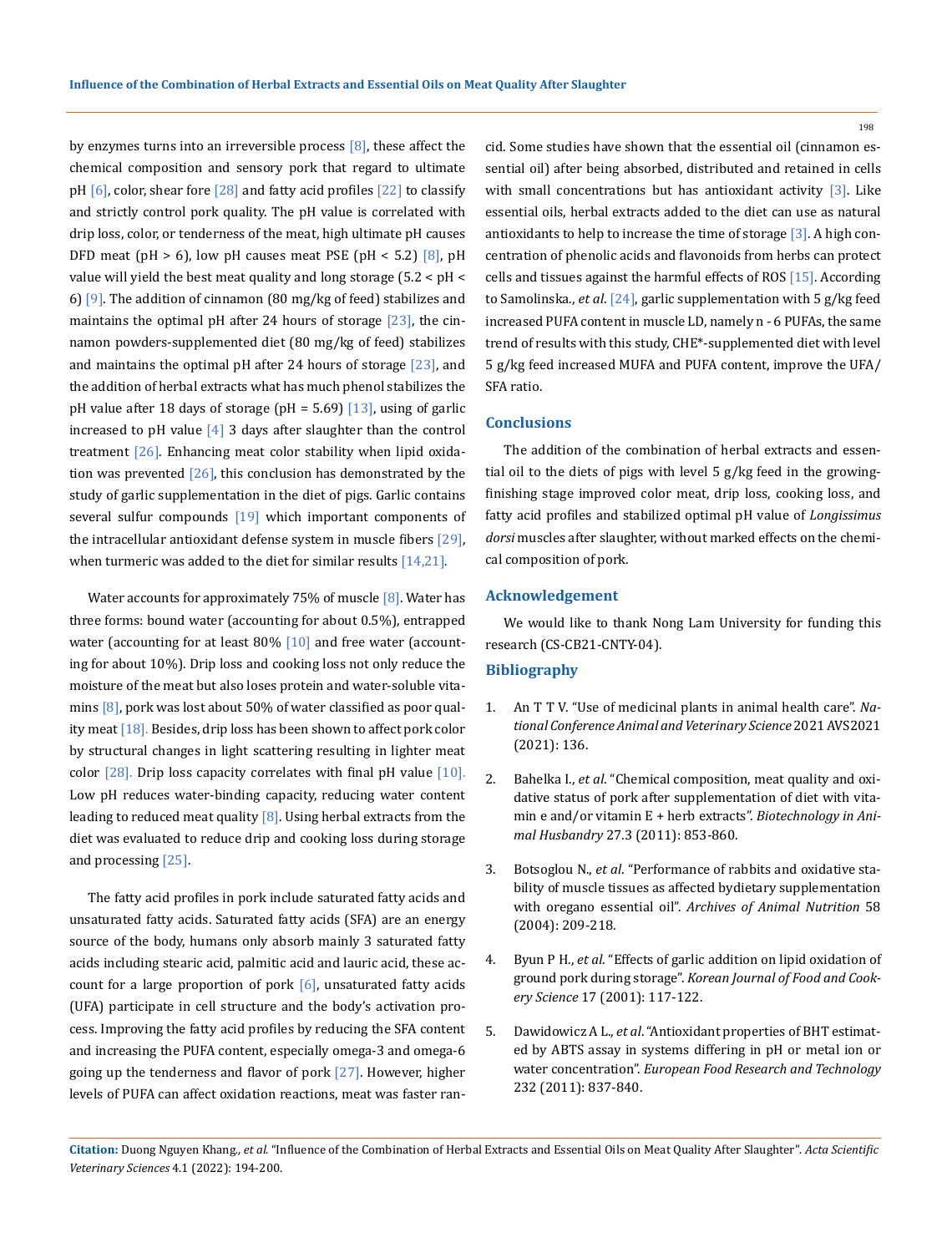- 6. Erika B S., *et al*[. "The main chemical composition parameters](https://ojs.bibl.u-szeged.hu/index.php/rard/article/view/13264)  of pork (Review)". *[Review on Agriculture and Rural Develop](https://ojs.bibl.u-szeged.hu/index.php/rard/article/view/13264)ment* [1.2 \(2012\): 534-539.](https://ojs.bibl.u-szeged.hu/index.php/rard/article/view/13264)
- 7. Hanczakowska E., *et al*[. "Effect of dietary inclusion of a herb](https://doi.org/10.1016/j.meatsci.2015.05.020)[al extract mixture and different oils on pig performance and](https://doi.org/10.1016/j.meatsci.2015.05.020)  meat quality". *Meat Science* [108 \(2015\): 61-66.](https://doi.org/10.1016/j.meatsci.2015.05.020)
- 8. Hien T L. Textbook of Veterinary Medicine and Community Health (2020).
- 9. Holmer S F., *et al*[. "The effect of pH on shelf-life of pork during](https://doi.org/10.1016/j.meatsci.2008.12.008)  [aging and simulated retail display".](https://doi.org/10.1016/j.meatsci.2008.12.008) *Meat Science* 82.1 (2008): [86-93.](https://doi.org/10.1016/j.meatsci.2008.12.008)
- 10. [Honikel K O. "Reference methods for the assessment of physi](https://doi.org/10.1016/S0309-1740(98)00034-5)[cal characteristics of meat".](https://doi.org/10.1016/S0309-1740(98)00034-5) *Meat Science* 49 (1998): 447-457.
- 11. Hua-Wei L., *et al*[. "Utilization of Chinese Herbal Feed Addi](https://doi.org/10.1016/S1671-2927(11)60118-1)tives in Animal Production". *[Agricultural Sciences in China](https://doi.org/10.1016/S1671-2927(11)60118-1)* 10.8 [\(2011\): 1262-1272.](https://doi.org/10.1016/S1671-2927(11)60118-1)
- 12. Hygreeva D., *et al*[. "Potential applications of plant based de](https://doi.org/10.1016/j.meatsci.2014.04.006)[rivatives as fat replacers, antioxidants and antimicrobials in](https://doi.org/10.1016/j.meatsci.2014.04.006)  [fresh and processed meat products".](https://doi.org/10.1016/j.meatsci.2014.04.006) *Meat Science* 98.1 (2014): [47-57.](https://doi.org/10.1016/j.meatsci.2014.04.006)
- 13. Ilze G., *et al*[. "Herbal extracts for ensuring pork meat quality](https://doi.org/10.1515/prolas-2017-0080)  during cold storage". *[Proceeding of the Lavian Academy of Sci](https://doi.org/10.1515/prolas-2017-0080)ence* [6.71 \(2017\): 453-460.](https://doi.org/10.1515/prolas-2017-0080)
- 14. Joo S T., *et al*[. "Effects of dietary conjugated linoleic acid on](https://doi.org/10.2527/2002.801108x)  [fatty acid composition, lipid oxidation, color, and water-hold](https://doi.org/10.2527/2002.801108x)ing capacity of pork loin". *[Journal of Animal Science](https://doi.org/10.2527/2002.801108x)* 80 (2002): [108-112.](https://doi.org/10.2527/2002.801108x)
- 15. Kamel C. "A novel look at a classic approach of plant extracts. The focus on herbs and spices in modern animal feeding is too often forgotten. Since the prohibition of most of the antimicrobial growth promoters, plant extracts have gained interest in alternative feed strategies". *Feed mix - The internaltional Journal on Feed, Nutrition and Technology* 8.4 (2000): 19-23.
- 16. [Kanner J. "Oxidative processes in meat and meat products:](https://doi.org/10.1016/0309-1740(94)90040-X)  Quality implications". *Meat Science* [36.1 \(1994\): 169-189.](https://doi.org/10.1016/0309-1740(94)90040-X)
- 17. Kim B K., *et al*[. "Effects of Kaolinite \(Macsumsuk\) and Herb](https://doi.org/10.5851/kosfa.2014.34.3.395)  [Mixtures on the Quality and Physicochemical Properties](https://doi.org/10.5851/kosfa.2014.34.3.395)  of Pork". *[Korean Journal Food Science Animal Resource](https://doi.org/10.5851/kosfa.2014.34.3.395)* 34.3 [\(2014\) 395-402.](https://doi.org/10.5851/kosfa.2014.34.3.395)
- 18. Kauffman R G., *et al*[. "Variations in pork quality; history, defi](https://agris.fao.org/agris-search/search.do?recordID=US9630114)nition, extent, resolution". S*[wine Health and Production](https://agris.fao.org/agris-search/search.do?recordID=US9630114)* 1.2 [\(1992\): 28-34.](https://agris.fao.org/agris-search/search.do?recordID=US9630114)
- 19. [Lanzotti V. "The analysis of onion and garlic".](https://doi.org/10.1016/j.chroma.2005.12.016) *Journal of Chromatography A* [1112 \(2006\): 3-22.](https://doi.org/10.1016/j.chroma.2005.12.016)
- 20. Lee KG., *et al*[. "Determination of Antioxidant Potential of Vola](https://doi.org/10.1021/jf0255681)[tile Extracts Isolated from Various Herbs and Spices".](https://doi.org/10.1021/jf0255681) *Journal [of Agricultural and Food Chemistry](https://doi.org/10.1021/jf0255681)* 50.17 (2002): 4947-4952.
- 21. Mancini S., *et al*[. "Effect of Turmeric \(Curcuma longa L.\) Pow](https://doi.org/10.1111/jfpp.12878)[der as Dietary Antioxidant Supplementation on Pig Meat Qual](https://doi.org/10.1111/jfpp.12878)ity". *[Journal of Food Processing and Preservation](https://doi.org/10.1111/jfpp.12878)* 41.1 (2016): [6.](https://doi.org/10.1111/jfpp.12878)
- 22. Michael E R D., *et al*[. "Pork as a Source of Omega-3 \(n-3\) Fatty](https://doi.org/10.3390/jcm4121956)  Acids". *[Journal of Clinical Medicine](https://doi.org/10.3390/jcm4121956)* 4.12 (2015: 1999-2011.
- 23. Qiang L., *et al*[. "Dietary cinnamaldehyde supplementation im](https://doi.org/10.1016/j.livsci.2020.104221)[proves the growth performance, oxidative stability immune](https://doi.org/10.1016/j.livsci.2020.104221)  [function and meat quality of finishing pigs".](https://doi.org/10.1016/j.livsci.2020.104221) *Livestock Science* [240 \(2020\): 104221.](https://doi.org/10.1016/j.livsci.2020.104221)
- 24. Samolinska W., *et al*[. "Evaluation of garlic and dandelion sup](https://doi.org/10.1016/j.anifeedsci.2019.114316)[plementation on the growth performance, carcass traits, and](https://doi.org/10.1016/j.anifeedsci.2019.114316)  [fatty acid composition of growing-finishing pigs".](https://doi.org/10.1016/j.anifeedsci.2019.114316) *Animal Feed [Science and Technology](https://doi.org/10.1016/j.anifeedsci.2019.114316)* 259 (2020): 114316.
- 25. Sonia T A., *et al*[. "Effects of dietary natural and fermented herb](https://doi.org/10.1016/j.meatsci.2016.07.016)  [combination on growth performance, carcass traits and meat](https://doi.org/10.1016/j.meatsci.2016.07.016)  [quality in grower-fifinisher pigs".](https://doi.org/10.1016/j.meatsci.2016.07.016) *Meat Science* 122 (2016): [7-15.](https://doi.org/10.1016/j.meatsci.2016.07.016)
- 26. Sung Y P., *et al*[. "Effect of Fresh Garlic on Lipid Oxidation and](https://doi.org/10.5851/kosfa.2014.34.5.638)  [Microbiological Changes of Pork Patties during Refrigerated](https://doi.org/10.5851/kosfa.2014.34.5.638)  Storage". *[Korean Journal for Food Science of Animal Resources](https://doi.org/10.5851/kosfa.2014.34.5.638)* [34.5 \(2014\): 638-646.](https://doi.org/10.5851/kosfa.2014.34.5.638)
- 27. Rincker P J., *et al*[. "Intramuscular fat content has little infl](https://doi.org/10.2527/jas.2007-0490)  [uence on the eating quality of fresh pork loin chops".](https://doi.org/10.2527/jas.2007-0490) *Journal Animal Science* [86 \(2008\): 730-737.](https://doi.org/10.2527/jas.2007-0490)
- 28. [Warner RD and Kauffman RG. "Muscle protein changes post](https://doi.org/10.1016/S0309-1740(96)00116-7)  [mortem in relation to pork quality traits".](https://doi.org/10.1016/S0309-1740(96)00116-7) *Meat Science* 45 [\(1997\): 339-352.](https://doi.org/10.1016/S0309-1740(96)00116-7)
- 29. Wen C., *et al*[. "Effects of dietary methionine on growth per](https://doi.org/10.3382/ps/pew432)[formance, meat quality and oxidative status of breast muscle](https://doi.org/10.3382/ps/pew432)  [in fast- and slow-growing broilers".](https://doi.org/10.3382/ps/pew432) *Poult Science* 96 (2017): [1707-1714.](https://doi.org/10.3382/ps/pew432)
- 30. Zhang W., *et al*[. "Curcumin Suppresses Aldosterone-Induced](https://doi.org/10.1155/2020/3245653)  [CRP Generation in Rat Vascular Smooth Muscle Cells via In](https://doi.org/10.1155/2020/3245653)[terfering with the ROS-ERK1/2 Signaling Pathway".](https://doi.org/10.1155/2020/3245653) *Evidence-[Based Complementary and Alternative Medicine](https://doi.org/10.1155/2020/3245653)* 7 (2010): [324565.](https://doi.org/10.1155/2020/3245653)

199

**Citation:** Duong Nguyen Khang*., et al.* "Influence of the Combination of Herbal Extracts and Essential Oils on Meat Quality After Slaughter". *Acta Scientific Veterinary Sciences* 4.1 (2022): 194-200.